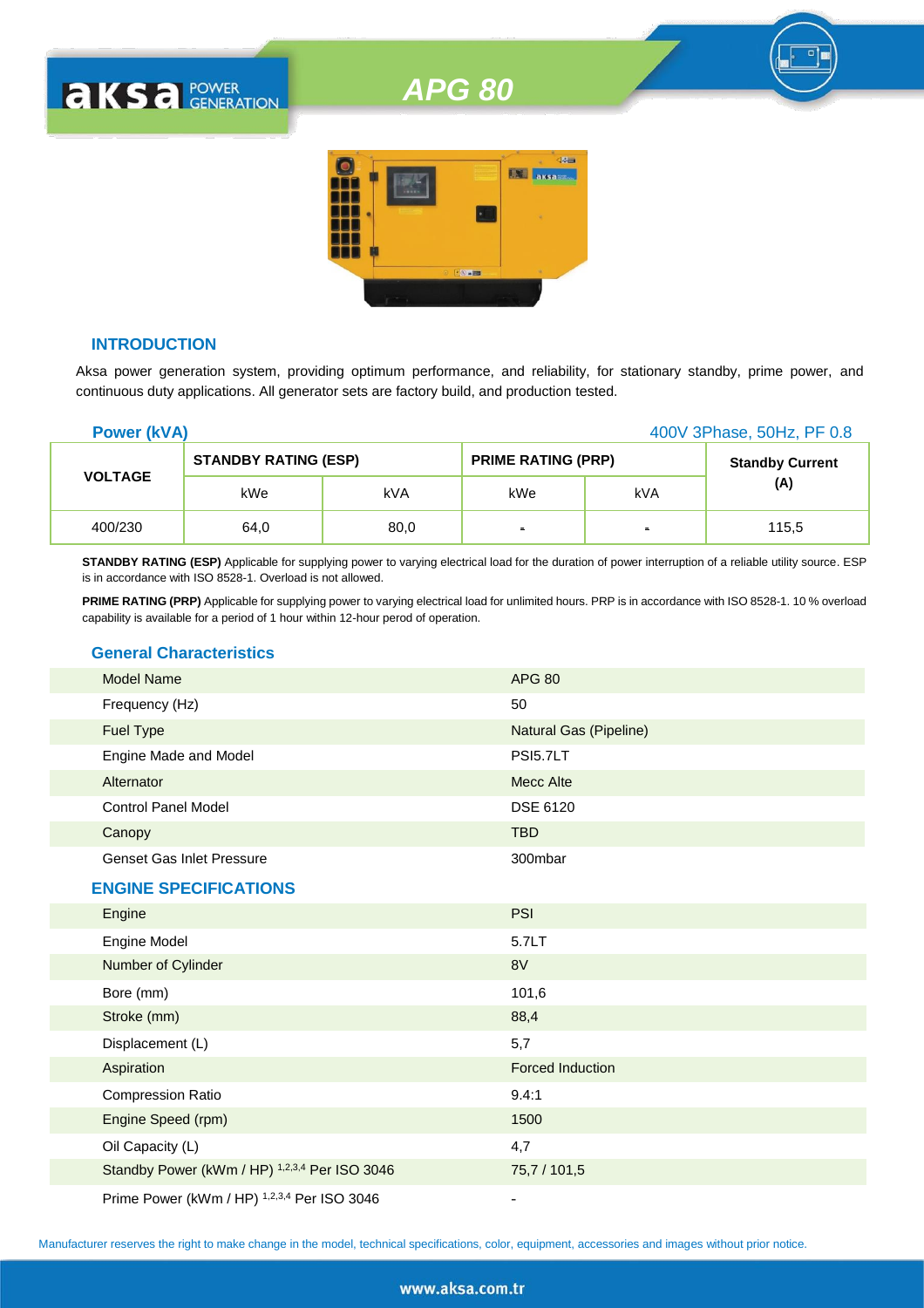**AKS** *B CENERATION* 

*APG 80*

| Max. Operating pressure to EPR, mbar            | 27                     |
|-------------------------------------------------|------------------------|
| <b>Block Heater OTY</b>                         | 1                      |
| <b>Fuel Type</b>                                | Natural Gas (Pipeline) |
| Injection Type and System                       | Spark-Ignited          |
| <b>Governor System</b>                          | ECU                    |
| Operating Voltage (Vdc)                         | 12                     |
| <b>Cooling Method</b>                           | <b>Water Cooled</b>    |
| Cooling Fan Air Flow (m3/min) 5                 | <b>TBD</b>             |
| Coolant Capacity (engine only) (L)              | 7,8                    |
| Air Filter                                      | Dry Type               |
| Fuel Cons. With %100 Load (kg/hr / m3/hr) 3,4,6 | 17,2/23,9              |
| Fuel Cons. With %75 Load (kg/hr / m3/hr) 3,4,6  | TBD                    |
| Fuel Cons. With %50 Load (kg/hr / m3/hr) 3,4,6  | <b>TBD</b>             |
|                                                 |                        |

# **ALTERNATOR CHARACTERISTICS**

| Manufacturer                      | <b>Mecc Alte</b> |
|-----------------------------------|------------------|
| Alternator Made and Model         | ECP32 1L/4C      |
| Frequency (Hz)                    | 50               |
| Power (kVA)                       | 75               |
| Voltage (V)                       | 400              |
| Phase                             | 3                |
| A.V.R.                            | <b>DSR</b>       |
| <b>Voltage Regulation</b>         | $(+/-)1%$        |
| <b>Insulation System</b>          | H                |
| Protection                        | IP <sub>23</sub> |
| <b>Rated Power Factor</b>         | 0,8              |
| Weight Comp. Generator (kg)       | 244              |
| Cooling Air (m <sup>3</sup> /min) | 15,7             |
|                                   |                  |
|                                   |                  |

# **Canopy Dimensions**

| Length (mm) | <b>TBD</b> |
|-------------|------------|
| Width (mm)  | TBD        |
| Height (mm) | <b>TBD</b> |

1 Max load and overload ratings based on ISO 3046 gross flywheel power.

2 Technical data based on ISO 3046-1 standards of 77°F(25°C), 14.5Psia (100kPa) and 30% relative humidity.

3 Production tolerances in engines and installed components can account for power variations of ± 5%. Altitude, temperature and excessive exhaust and intake restrictions should be applied to power calculations.

4 All fuel and thermal calculations unless otherwise noted are done at ISO 3046 rated load using LHV for NG of 48.17 MJ/kg.

5 At 0.5 in-H2O of Package Restriction at STP

6.Volume calculated using density of 0.717 kg/m3 for NG, 0.51 kg/L for LPG

Manufacturer reserves the right to make change in the model, technical specifications, color, equipment, accessories and images without prior notice.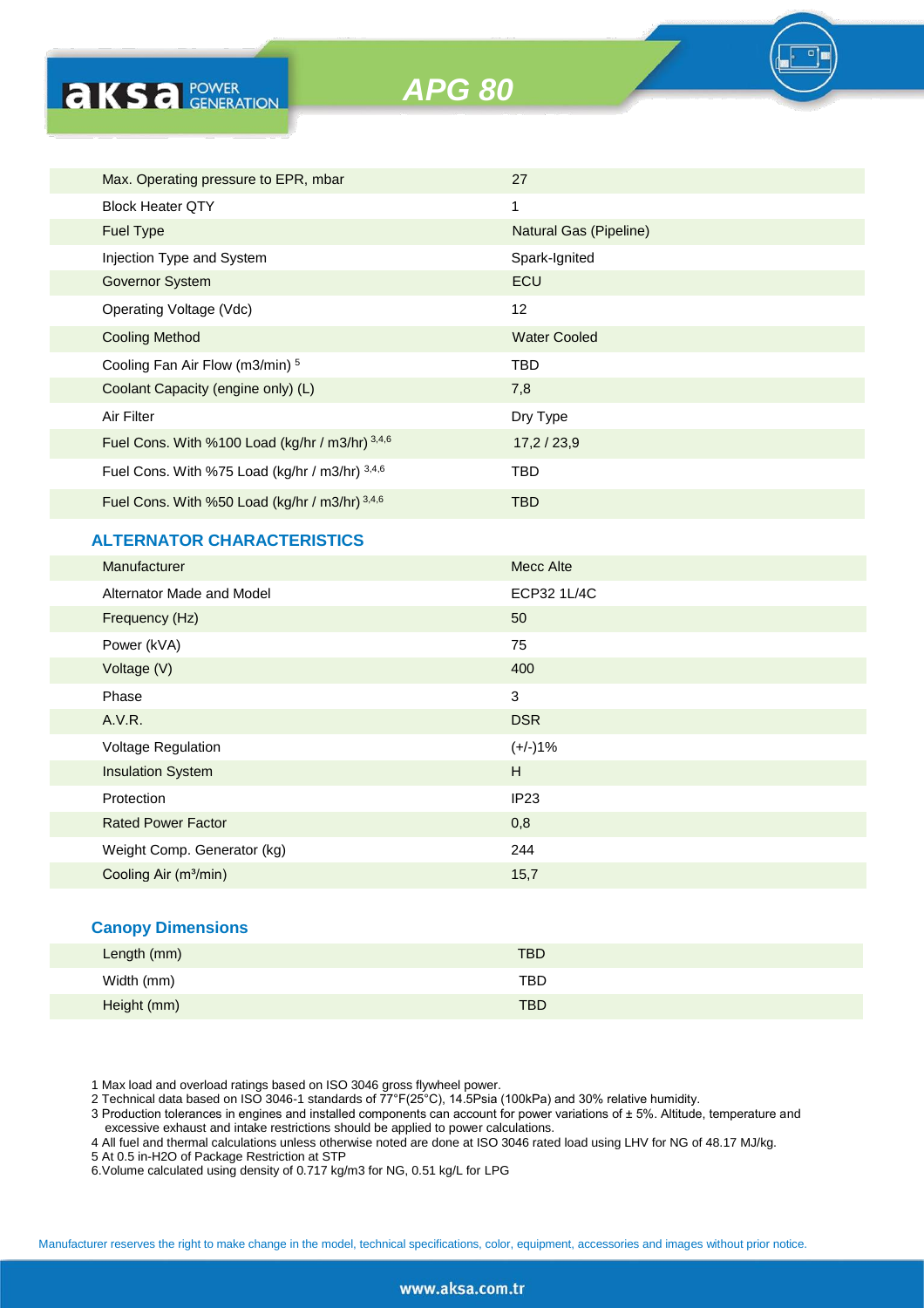# *APG 80*

# **AKSA** POWER



- **1.**Steel structures
- **2.** Emergency stop push button
- **3.** Canopy and panels made from powder coated sheet steel.
- **4.** Control panel is mounted on the baseframe. Located at the right side of the generator set
- **5.** Oil could be drained via valve and a hose
- **6.** Exhaust system in the canopy
- **7.** Special large access doors for easy maintanance
- **8.** In front and back side special large access doors for
- easy maintanance
- **8.** Base frame
- **9.** Special large access doors for easy maintanance **10.** Lifting points **11.** The cap on the canopy provides easy accsess
- to radiator cap.
- **12.** Sound proofing materials
- **13.** Plastic air intake pockets.

#### **INTRODUCTION**

Sound-attenuated and weather protective enclosures for generating sets from Aksa, meet event the sound requirements and provide optimum protection from inclement weather and development by our specialist acoustic engineers. Our modular designed sound insulated canopies provide ease of access for servicing and general maintenance and interchangeable components permitting on-site repair. Enclosures are designed to optimize genset cooling performance, providing you with confidence that genset ratings and ambient capability.

| <b>Control Panel</b>       |               |
|----------------------------|---------------|
| <b>Control Module</b>      | <b>DSE</b>    |
| Control Module Model       | DSE 6120      |
| <b>Communication Ports</b> | <b>MODBUS</b> |



#### **Devices**

DSE, model 6120 Auto Mains Failure control modüle, Battery charger input 198-264 volt, output 27,6 V 5 A (24 V) or 13,8 Volt 5A (12V), Emergency stop push button and fuses for control circuits

# **CONSTRUCTION and FINISH**

Comonents installed in sheet steel enclosure.

Phosphate chemical, pre-coating of steel provides corrosion resistant surface

Polyester composite powder topcoat forms high gloss and extremely durable finish

Lockable hinged panel door provides for easy component access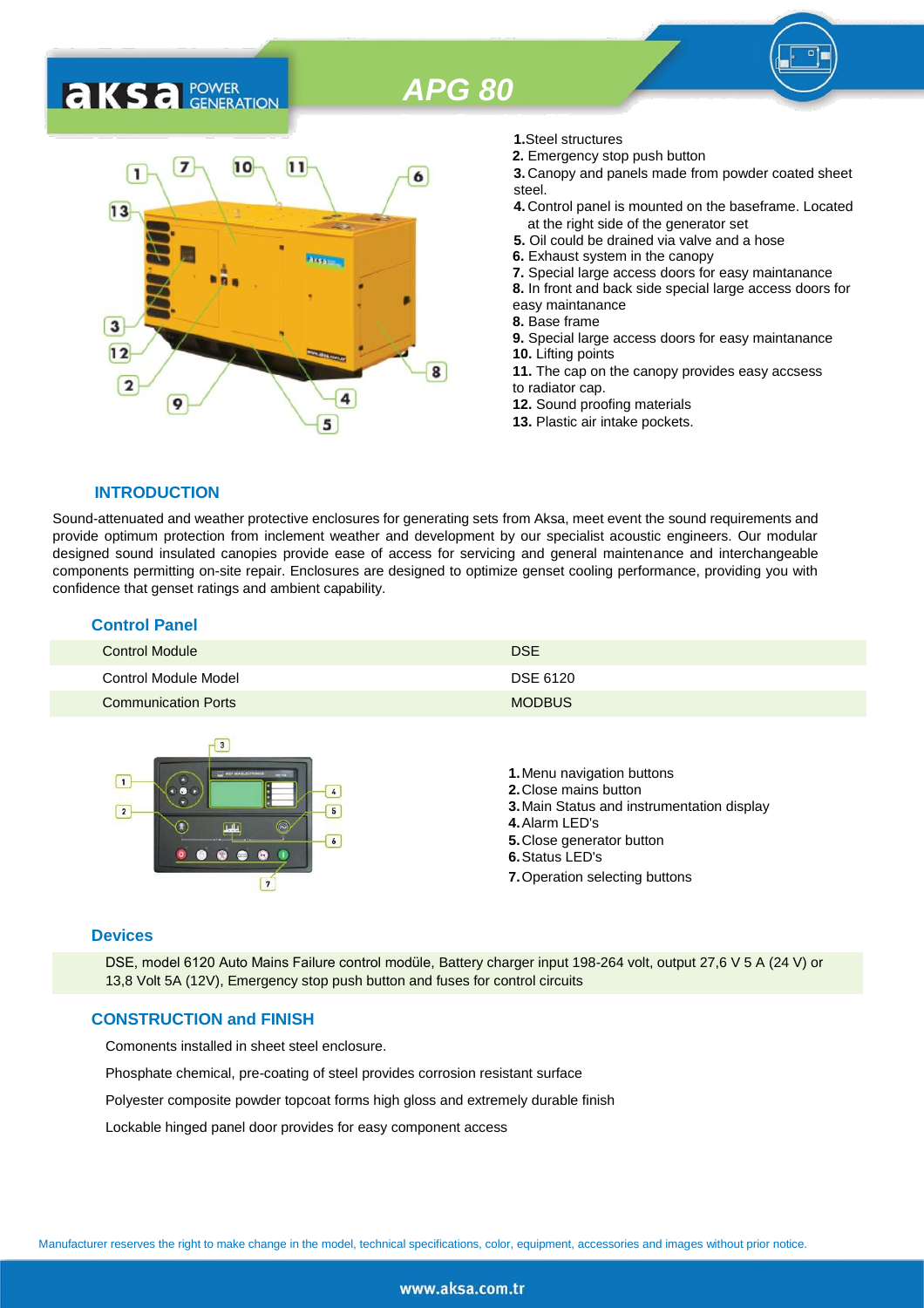

# **INSTALLATION**

Control panel is mounted on baseframe with steel stand. Located at the right side of the generator set (When you look at the Gen.Set. from Alternator).

# **GENERATING SET CONTROL UNIT**

The DSE 6120 module has been designed to monitor generator frequency, volt, current, engine oil pressure, coolant temperature running hours and battery volts.

Module monitors the mains supply and switch over to the generator when the mains power fails.

The DSE6120 also indicates operational status and fault conditions, Automatically shutting down the Gen. Set and giving true first up fault condition of Gen. Set failure.The LCD display indicates the fault.

# **STANDARD SPECIFICATIONS**

- Microprocessor controlled.
- LCD display makes information easy to read
- Automatically transfers between mains (utilty) and generator power.
- Manual programming on front panel.
- User-friendly set-up and button layout. communications via RS232, RS485 and ethernet.
- Remote start.
- Event logging (50) showing date and time.
- Controls: Stop/Reset, Manual, Auto, Test, Start, buttons. An additional push button next to the LCD display is used to scroll

through the modules' metering display.

#### **Instruments**

|  | ENGINE |  |
|--|--------|--|
|  |        |  |

Engine speed

Oil pressure

Coolant temperature

Run time Battery volts

Configurable timing

GENERATOR

Voltage (L-L, L-N)

Current (L1-L2-L3)

Frequency

Gen.Set ready

Gen.Set enabled

### MAINS

Gen.Set ready Gen.Set enabled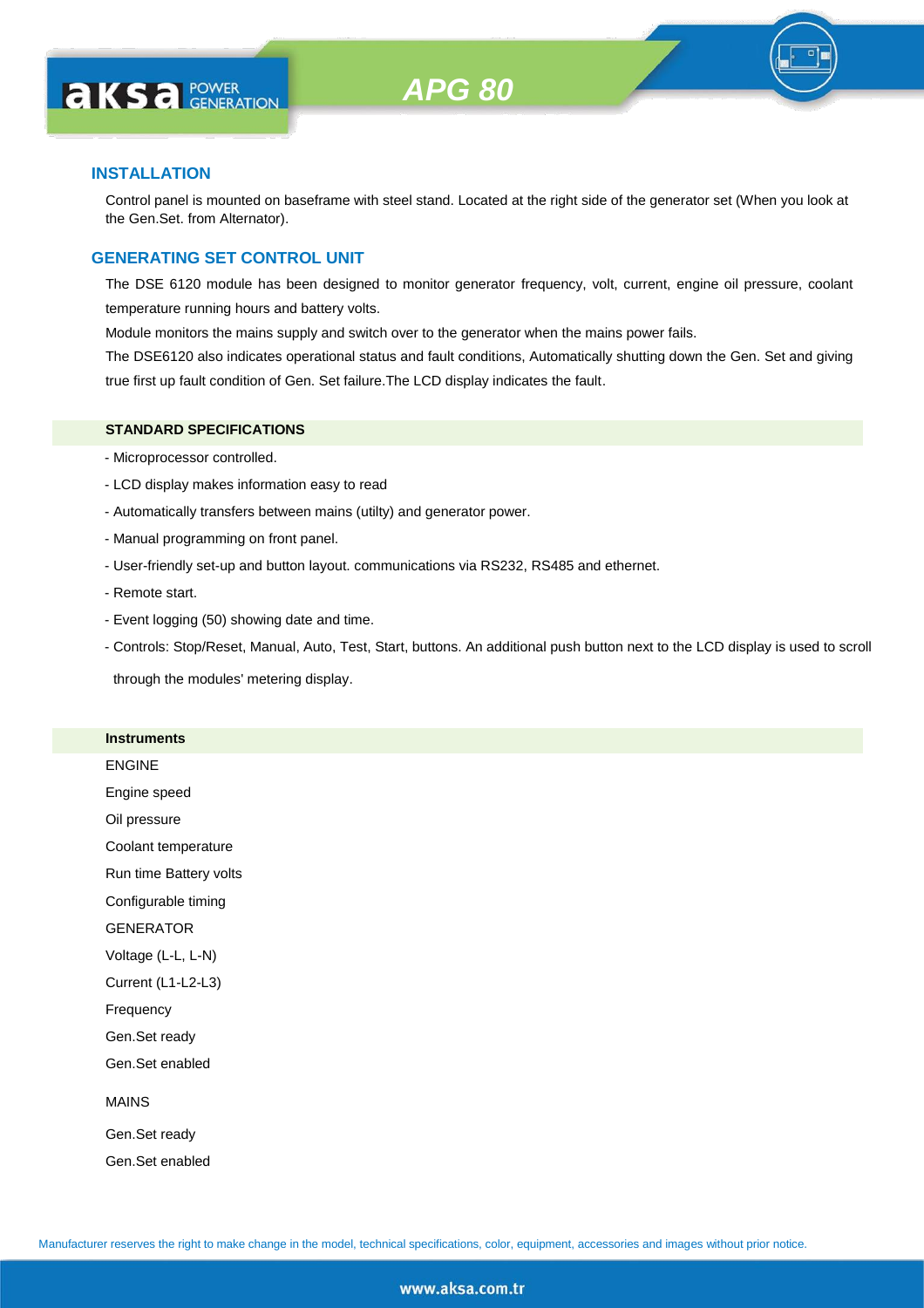



Charge failure

Battery Low/High voltage

Fail to stop

Low/High generator voltage

Under/over generator frequency

Over /Under speed

Low oil pressure

High coolant temperature.

#### SHUT DOWNS

Fail to start Emergency stop Low oil pressure

High coolant temperature

Over /Under speed

Under/Over generator frequency

Under/over generator voltage

Oil pressure sensor open

ELECTRICAL TRIP

Generator over current

# **Options**

Flexible sensor can be controlled with temperature, pressure, percentage (warning/shutdown/electrical trip) Local setting parameters and monitoring from PC to control module with USB connection (max 6 m)

### **Standards**

Elecrical Safety / EMC compatibility BS EN 60950 Electrical business equipment BS EN 61000-6-2 EMC immunity standard BS EN 61000-6-4 EMC emission standard

#### **STATIC BATTERY CHARGER**

Battery charger is manufactured with switching-mode and SMD technology and it has high efficincy.

Battery charger models' output V-I characteristic is very close to square and output is 5 amper, 13,8 V for 12 volt and 27,6 V for 24 V . Input 198 - 264 volt AC.

The charger is fitted with a protection diode across the output.

Charge fail output is available.

Connect charge fail relay coil between positive output and CF output.

They are equipped with RFI filter to reduce electrical noise radiated from the device

Galvanically isolated input and output typically 4kV for high reliability

Manufacturer reserves the right to make change in the model, technical specifications, color, equipment, accessories and images without prior notice.